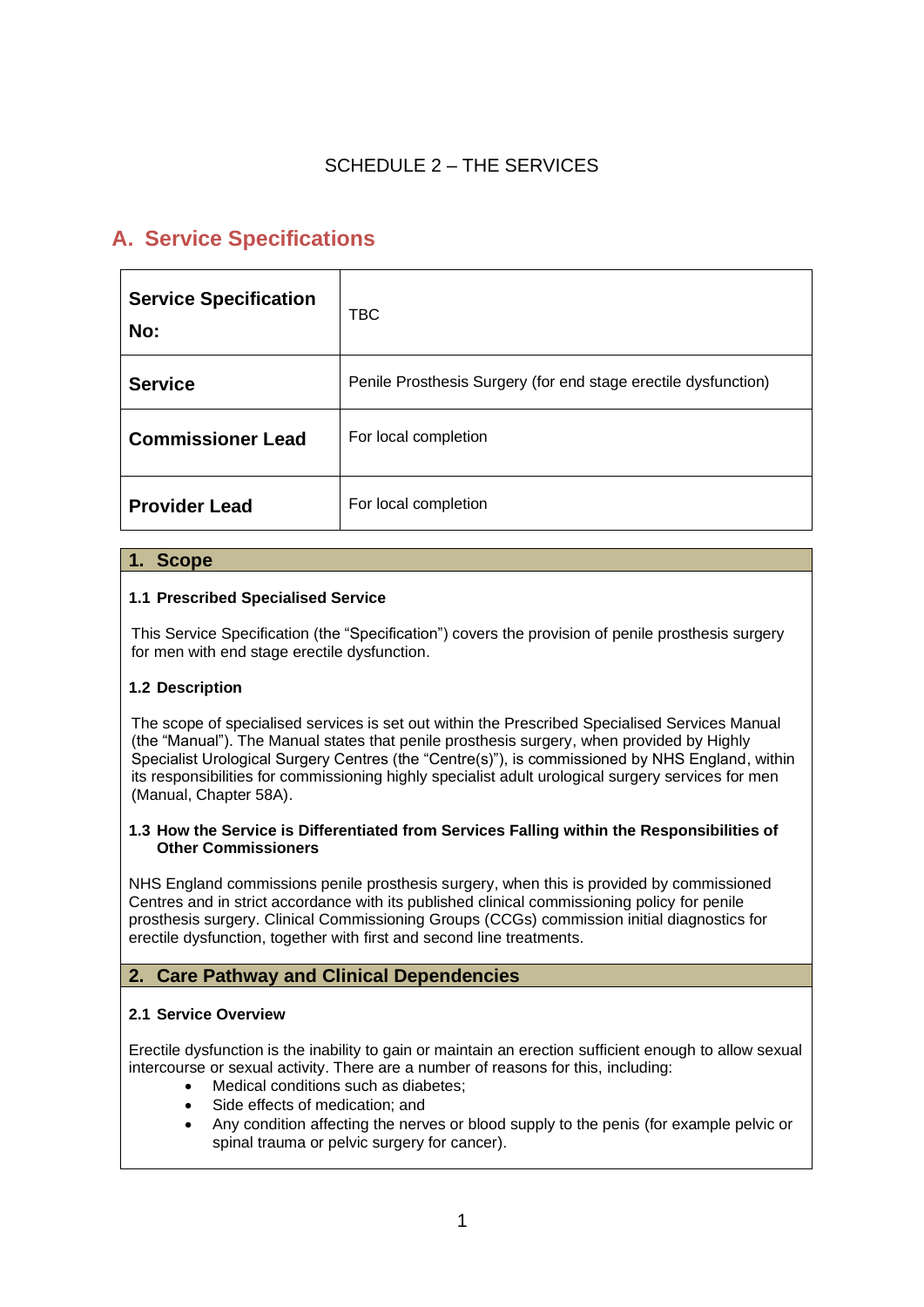First-line, or primary, treatment for erectile dysfunction is managed in primary care where a number of treatments can be offered, including lifestyle changes and oral medication. Where primary treatment fails, a referral to a urology service will be made for secondary care treatment options, which includes the use of a vacuum erection device or patients are trained to use medication which is either self-injected into the penis or inserted into the urethra. Only after all of these treatment options have failed can the patient be considered to have end-stage erectile dysfunction and, in such cases, penile prosthesis surgery can be offered as a final treatment option.

Penile prosthesis is a specialist surgical procedure that is only available by tertiary referral. Services are provided by highly specialised urological services with an expertise in penile surgery (excluding gender re-assignment which has its own specification) as outlined in Appendix 1.

#### **2.2 Centre Service Requirements**

Penile prosthesis surgery must be performed in a specialist penile prosthesis centre (the "Centre") undertaking complex penile surgery services on the same site. The Centre must provide a highly specialised urological service with experience in performing complex penile surgery (excluding gender re-assignment surgery) as outlined in Appendix 1.

Patients will be managed by a specialist penile prosthesis MDT at the Centre performing penile prosthesis surgery, and must include a specialist service run by urological surgeons with on site andrology/clinical nurse specialists and access to psychological support. The penile prosthesis MDT is responsible for assessing a patient's suitability for surgery and overseeing their treatment.

On referral to the Centre, the patient will be assessed for their suitability for penile prosthesis surgery.

Patients suitable for a penile prosthesis will receive preoperative counselling (from either the andrology clinical nurse specialist or the consultant urological surgeon) regarding the different types of penile prostheses and must undergo training on how to use the devices. This also allows patients to understand the short and long term risks as well as being fully informed about the complications, ensuring that the patient's expectations are fully managed.

Penile prosthesis surgery can be performed as a day case procedure but more commonly involves an overnight stay, depending on the type of implant used. Patients must undergo a postoperative clinical follow-up and again be taught how to manipulate a semi-rigid prosthesis or taught how to use the scrotal pump in the case of an inflatable prosthesis.

Further follow-up continues up to one year after surgery. Typically patients will be reviewed by the surgical team at the following intervals after surgery: (i) at 2 weeks post-surgery in order to check the wounds and start cycling the device if it is an inflatable prosthesis; (ii) at 6 weeks post-surgery to ensure that the wound has healed and that the prosthesis is not infected and can be used for sexual activity; (iii) at 3 months post-surgery to check for the prosthesis position and check for malfunction and ensure sexual activity is possible; and (iv) finally at one year post surgery to check for device malfunction, migration of components or erosion of the prosthesis. Should the patient experience any problems after this point, patients are encouraged to contact the Centre for review.

The Centre must record outcomes (including patient-partner satisfaction, infection rates, and mechanical failure rates) into a national penile prosthesis audit which is currently overseen by the British Association of Urological Surgeons (BAUS).

Penile prosthesis surgery will be commissioned in line with the criteria set out in the Clinical Commissioning Policy for Penile Prosthesis Surgery for end stage erectile dysfunction and this Specification.

Given the geographical reach of penile prosthesis Centres, all Centres must ensure adequate travel arrangements for patients, utilising existing NHS arrangements.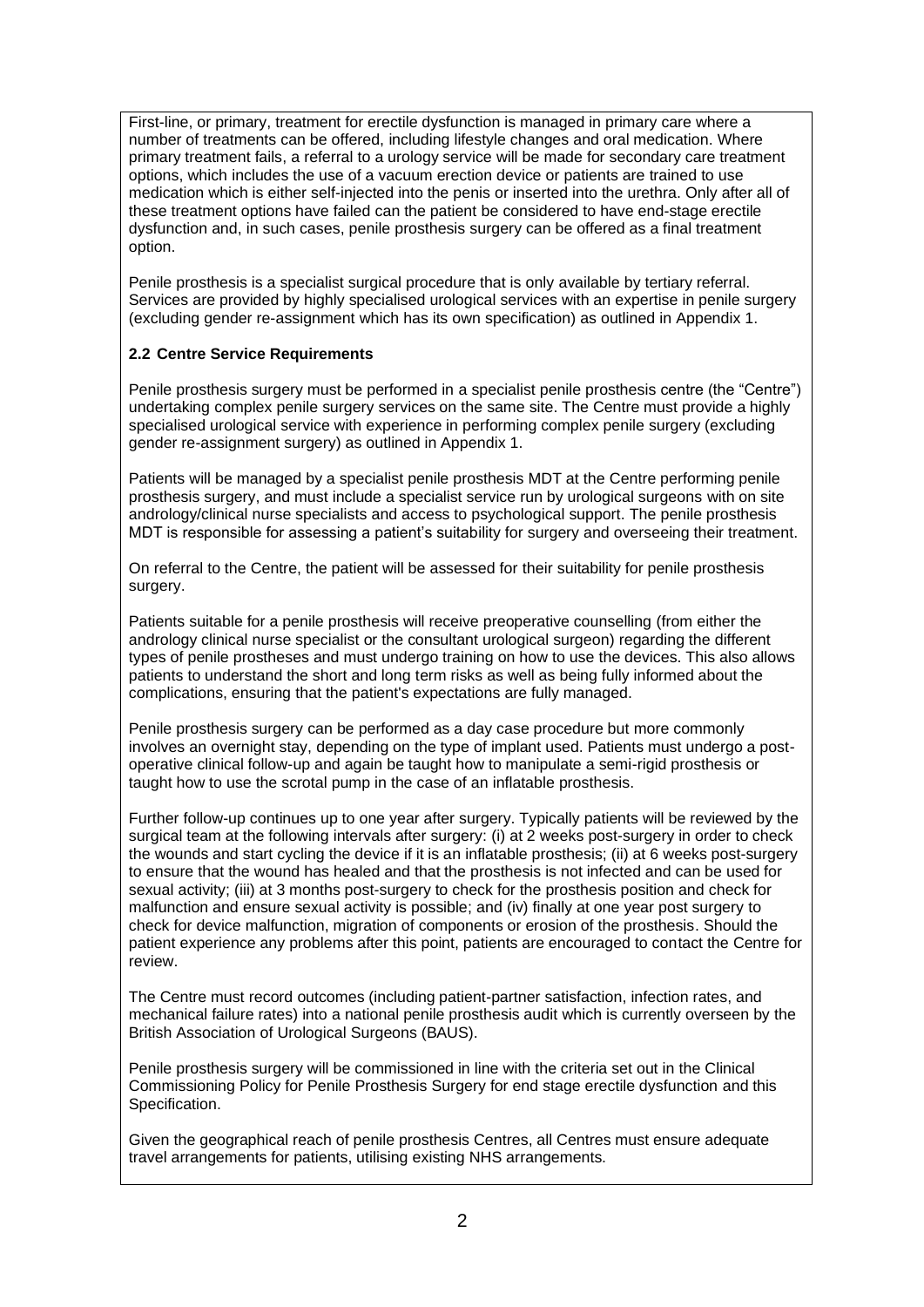In some networks, surgeons from different providers within the network may form part of the Centre's penile prosthesis surgery service providing an in-reach service. Any in-reach services must adhere to local governance arrangements. These surgeons must be part of the specialist penile prosthesis MDT and must meet the minimum surgical requirements as outlined in this Specification. Any in-reach services and follow-up care pathways must be documented in the Centre's operational policy.

## **2.2.1 Penile Prosthesis Multi-Disciplinary Team**

Decisions to offer a penile prosthesis procedure must be made through a specialist penile prosthesis multi-disciplinary team (MDT) with expertise in performing complex penile surgery (excluding surgery for gender re-assignment).

Urological surgeons must be specifically trained in penile prosthesis surgery and must also have expertise in complex penile surgery. This may include a dedicated fellowship and training after certificate in completion of training (CCT) in penile prosthesis surgery and/or evidence of mentored training by a high volume penile prosthesis surgeon.

The Centre must hold a specialist penile prosthesis MDT meeting, comprising:

- At least two urological surgeons trained in penile prosthesis surgery and complex penile surgery;
- At least one andrology/clinical nurse specialist (plus cover); and
- At least one Uro-radiologist (plus cover).

The Centre must also have access to at least one clinical psychologist with psychosexual training.

Patients with end stage erectile dysfunction must be discussed in the specialist penile prosthesis MDT. The MDT, together with the patient, will decide whether surgery is indicated and also decide on which type of prosthesis is most suitable for the patient. It is expected that the MDT will meet at least monthly as a minimum and will discuss each implant case as well as reviewing outcomes for patients who have undergone penile prosthesis surgery and record complications and revision surgery.

## **2.2.2 Primary prosthesis surgery**

In line with the specialist penile prosthesis MDT requirements (as set out in Section 2.2.1), the Centre must have a minimum of two urological surgeons undertaking penile prosthesis surgery.

The Getting It Right First Team (GIRFT) [Report for Urology Surgery \(2018\)](https://gettingitrightfirsttime.co.uk/wp-content/uploads/2018/07/GIRFT-Urology.pdf) recognises that the results that of complex urological surgery "*are more likely to be unsatisfactory in hospitals that carry out very low numbers of those procedures and by surgeons that perform those procedures infrequently",* however, *"some areas of surgical practice will involve skills that are readily transferrable from one specific procedure to another*" (GIRFT, 2018). Penile prosthesis surgery is considered to fall into this category and for this reason, each Centre is expected to comply with the minimum recommended surgical volumes as set out in the GIRFT Report for Urology Surgery (2018). This means that each surgeon is expected to implant a minimum of 10 penile prostheses per annum, with each unit performing a minimum of 20 penile prostheses per annum

Penile prosthesis surgery must be supported by a theatre team with experience in complex penile surgery.

If mechanical failure or erosion occurs, further revision surgery is usually required to correct the problem. Infection of the prosthesis requires removal of the device and the components. Current estimates indicate that approximately 22% of patients undergo revision surgery within five years of primary implantation (Secondary Usage Service, 2018) due to malfunction or problems related to the initial surgery. It is expected that over time and as expertise grows in the field that the number of patients undergoing revision surgery will fall. The expected revision rate after a primary procedure (within five years of the implant) for Centres at steady state should be less than 1% in line with current best practice.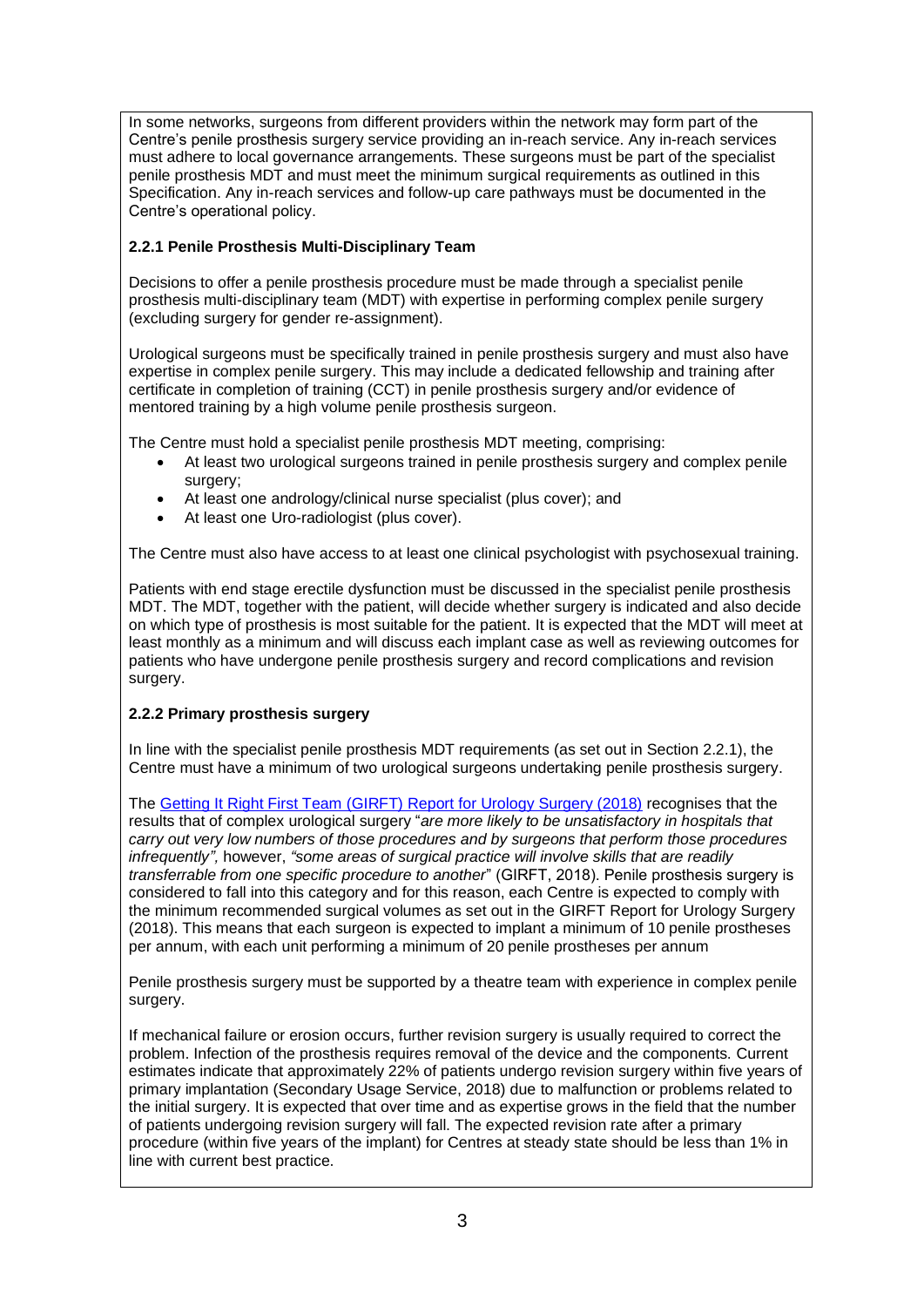The Centre must demonstrate effective clinical governance processes are in place to review all complications arising post-surgery.

### **2.2.4 Patient Information**

For all patients undergoing surgery, there must be written information, supplementary to that on any general surgery consent form, which as a minimum includes information on the following:

- Pre-operative care;
- Surgical treatment, possible side-effects and aftercare; and
- Access to psychological support.

Services must direct patients to online resources and relevant patient support organisations as appropriate to support patients in understanding their surgery. In addition, services must be able to direct patients to other support services as required.

#### **2.3 Interdependence with Other Services**

Penile prosthesis surgery must:

- Be performed in specialist urological centres with experience in undertaking complex penile surgery (see Appendix 1);
- Be co-located with benign andrological services including Peyronie's surgery (i.e. Nesbit and Lue); and
- Have access to radiology services to support diagnostic assessment and treatment planning.

## **3. Population Covered and Population Needs**

#### **3.1. Population Covered By This Specification**

The Service outlined in this Specification are for patients resident in England\*, or otherwise the commissioning responsibility of the NHS in England (as defined in Who Pays?, Establishing the responsible commissioner and other Department of Health guidance relating to Patients entitled to NHS care or exempt from charges).

\*Note: for the purposes of commissioning health services, this EXCLUDES Patients who, whilst resident in England, are registered with a GP Practice in Wales, but INCLUDES Patients resident in Wales who are registered with a GP Practice in England.

#### **3.2. Population Needs**

The estimated annual incidence of erectile dysfunction in the male population aged  $40 - 70$  years in England is 260,837 (European Association of Urology, 2016). It is estimated that only 33% of this population (86,076) are likely to seek advice from a healthcare professional (UK Health Centre, 2015). Of those seeking medical attention, it is estimated that:

- 80% of patients will respond to oral medications;
- 14% of patients will gain symptomatic relief through other methods (for example intracavernosal injections); and
- 6% of patients will be diagnosed with end stage erectile dysfunction and may be suitable for penile prosthesis.

In addition, erectile dysfunction affects 50% of all patients who have undergone pelvic surgery or radiotherapy (e.g. prostate cancer, anal cancer) and 100% of patients who have undergone pelvic surgery for bladder cancer. Of these additional patients, it is estimated that 20% will progress to end stage erectile dysfunction numbering 1,900 - 2,000 patients.

Therefore, the combined patient cohort that may be suitable for penile prosthesis is therefore estimated to be between 7,065 - 7,165 males. Of this cohort, it is estimated that only between 5- 7.5% (356-534) may decide to have a penile prosthesis each year. Between April 2018 and March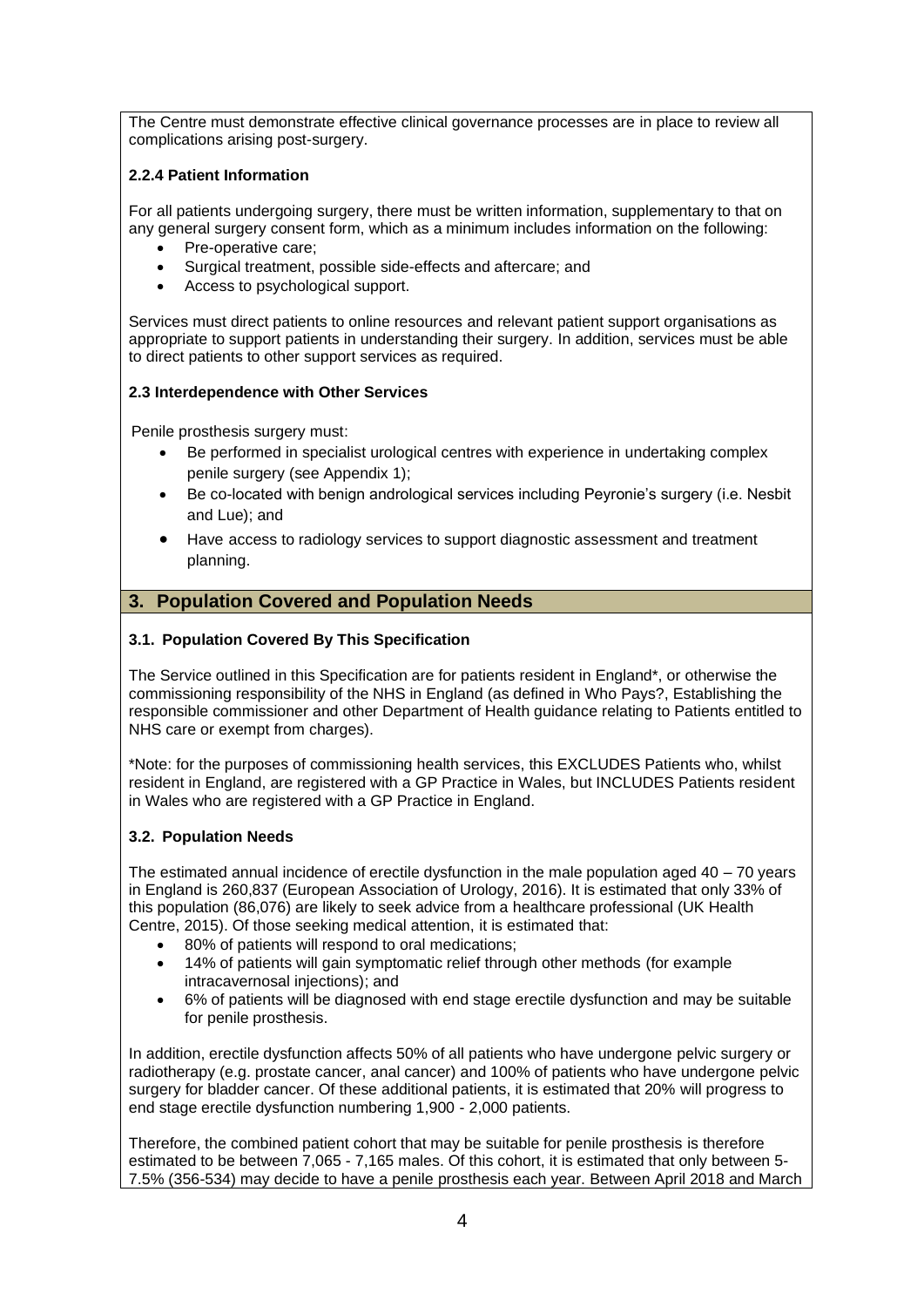2019, 464 patients underwent penile prosthesis implant surgery (including both primary implantation and revision surgery).

## **3.3. Expected Significant Future Demographic Changes**

In line with population trends only.

## **3.4. Evidence Base**

This service specification has been drawn from the following documents:

- British Association of Urological Surgeons. *Insertion of Penile Prosthesis (Implants) for Erectile Dysfunction: Information on your procedure from the British Association of Urological Surgeons.* 2017.
	- [https://www.baus.org.uk/\\_userfiles/pages/files/Patients/Leaflets/Penile%20prostheses.pdf](https://www.baus.org.uk/_userfiles/pages/files/Patients/Leaflets/Penile%20prostheses.pdf)
- British Society for Sexual Medicine. *Guidelines on the management of erectile dysfunction*. 2017.
- European Association of Urology. *Non-Oncology Guidelines: Male Sexual Dysfunction.*  2018. <https://uroweb.org/guideline/male-sexual-dysfunction>
- Getting It Right First Time (GIRFT): Urology GIRFT Programme National Speciality Report. 2018. [https://gettingitrightfirsttime.co.uk/wp-content/uploads/2018/07/Urology-](https://gettingitrightfirsttime.co.uk/wp-content/uploads/2018/07/Urology-June18-M.pdf)[June18-M.pdf](https://gettingitrightfirsttime.co.uk/wp-content/uploads/2018/07/Urology-June18-M.pdf)
- NHS Choices, 2014 <http://www.nhs.uk/conditions/Erectiledysfunction/Pages/Introduction.aspx>
- NHS England. *Clinical Commissioning Policy: Penile Prosthesis surgery for end stage erectile dysfunction*. August 2016.
- ONS, Annual mid-year population estimates, 2014 [http://www.ons.gov.uk/peoplepopulationandcommunity/populationandmigration/population](http://www.ons.gov.uk/peoplepopulationandcommunity/populationandmigration/populationestimates/bulletins/annualmidyearpopulationestimates/2015-06-25) [estimates/bulletins/annualmidyearpopulationestimates/2015-06-25](http://www.ons.gov.uk/peoplepopulationandcommunity/populationandmigration/populationestimates/bulletins/annualmidyearpopulationestimates/2015-06-25)

## **4. Outcomes and Applicable Quality Standards**

## **4.1 Quality Statement – Aim of Service**

This Specification aims to:

- Ensure all patients have optimum and equitable access to penile prosthesis surgery for end stage erectile dysfunction;
- Ensure penile prosthesis surgery for end stage erectile dysfunction are delivered safely and efficiently across England;
- Support selection of high volume penile prosthesis surgery providers to ensure appropriate service standards are met and reduce the risk of revision surgery for patients; and
- Ensure patients receive adequate and appropriate pre-operative and post-operative care.

## **NHS Outcomes Framework Domains**

| Domain 1 | Preventing people from dying prematurely                                      | X                         |
|----------|-------------------------------------------------------------------------------|---------------------------|
| Domain 2 | Enhancing quality of life for people with long-term<br>conditions             | $\boldsymbol{\mathsf{x}}$ |
| Domain 3 | Helping people to recover from episodes of ill-<br>health or following injury | X                         |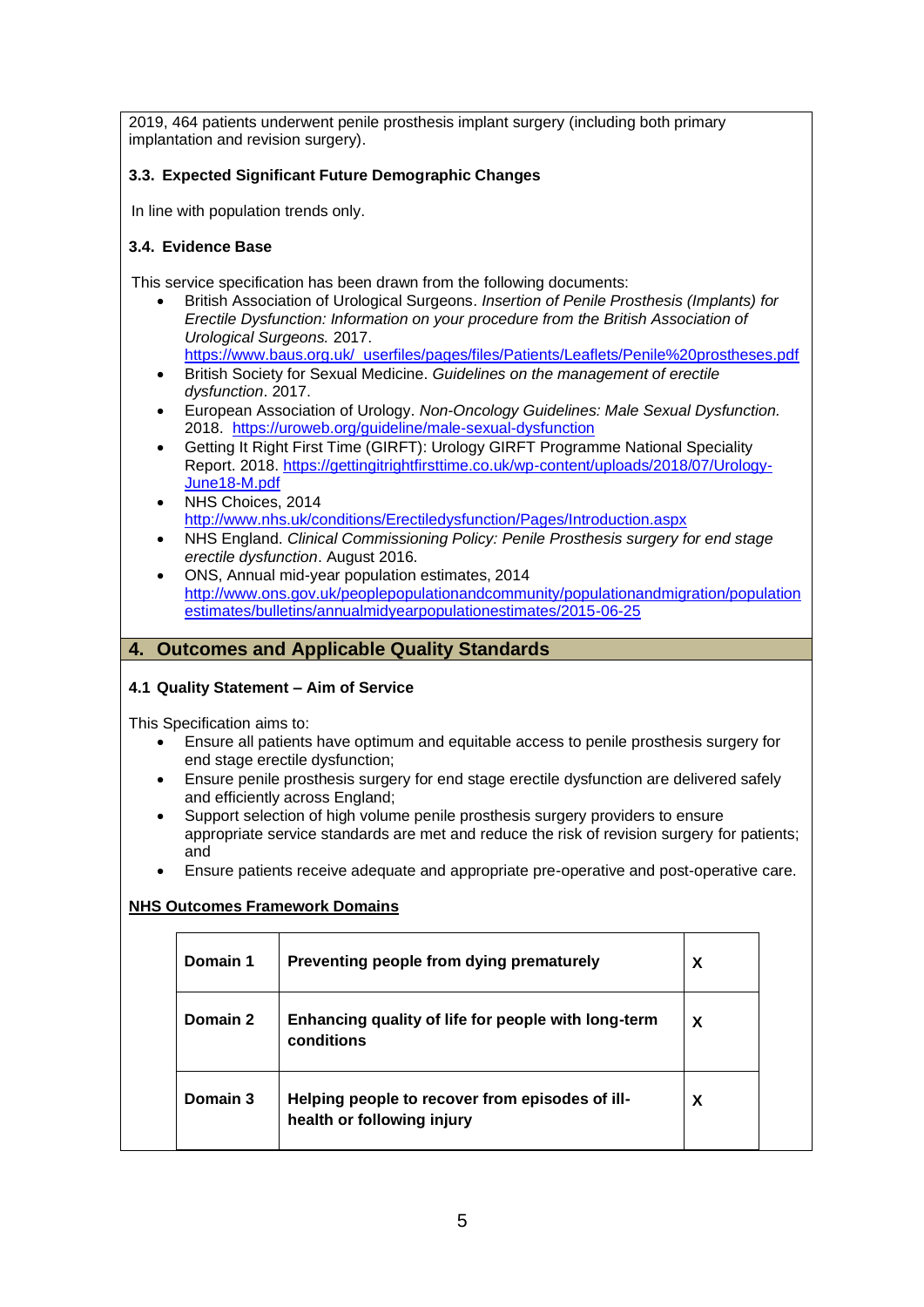| Domain 4 | Ensuring people have a positive experience of care                                            | $\boldsymbol{\mathsf{x}}$ |  |
|----------|-----------------------------------------------------------------------------------------------|---------------------------|--|
| Domain 5 | Treating and caring for people in safe environment<br>and protecting them from avoidable harm | X                         |  |

## **4.2 Indicators Include:**

| <b>Number</b>            | <b>Indicator</b>                                                                                                                                     | <b>Data Source</b>     | <b>Outcome</b><br><b>Framework</b><br><b>Domain</b> | <b>CQC Key</b><br>question                                |
|--------------------------|------------------------------------------------------------------------------------------------------------------------------------------------------|------------------------|-----------------------------------------------------|-----------------------------------------------------------|
| <b>Clinical Outcomes</b> |                                                                                                                                                      |                        |                                                     |                                                           |
| 101                      | Number of penile implants<br>undertaken at centre.                                                                                                   | <b>BAUS / Provider</b> | 1, 4                                                | Safe and<br>Effective                                     |
| 102                      | % of patients readmitted<br>within 90 days of surgery due<br>to mechanical failure.                                                                  | <b>BAUS / Provider</b> | 1, 4                                                | Safe and<br>Effective                                     |
| 103                      | % of patients readmitted<br>within 90 days of surgery due<br>to infection.                                                                           | <b>BAUS / Provider</b> | 1,4                                                 | Safe and<br>Effective                                     |
| 104                      | % of patients during the last<br>12 months, who have<br>received revision surgery<br>within 5 years of the original<br>primary implant taking place. | <b>BAUS / Provider</b> | 1, 4                                                | Safe and<br>Effective                                     |
|                          | <b>Patient Experience</b>                                                                                                                            |                        |                                                     |                                                           |
| 201                      | There is information for<br>patients and carers                                                                                                      | Self declaration       | 4                                                   | Caring,<br>responsive                                     |
| 202                      | A patient experience exercise<br>is undertaken at least<br>annually.                                                                                 | Self declaration       | $\overline{4}$                                      | Caring,<br>responsive                                     |
| 203                      | Patient reported satisfaction                                                                                                                        | <b>BAUS Audit</b>      | $\overline{4}$                                      | Caring,<br>effective,<br>responsive                       |
|                          | <b>Structure and Process</b>                                                                                                                         |                        |                                                     |                                                           |
| 301                      | The Penile Implant service<br>includes team members as<br>detailed within the service<br>specification.                                              | Self declaration       | 2.3                                                 | Well led,<br>safe,<br>caring,<br>responsive,<br>effective |
| 302                      | The named surgical members<br>detailed above (indicator 101)<br>undertake at least 10 penile<br>prostheses per annum.                                | Self declaration       | 2, 3                                                | Safe,<br>caring,<br>effective                             |
| 303                      | The Penile Implant service<br>upon commissioning<br>undertakes at least 20 cases<br>per annum.                                                       | Self declaration       | 2, 3, 4                                             | Effective                                                 |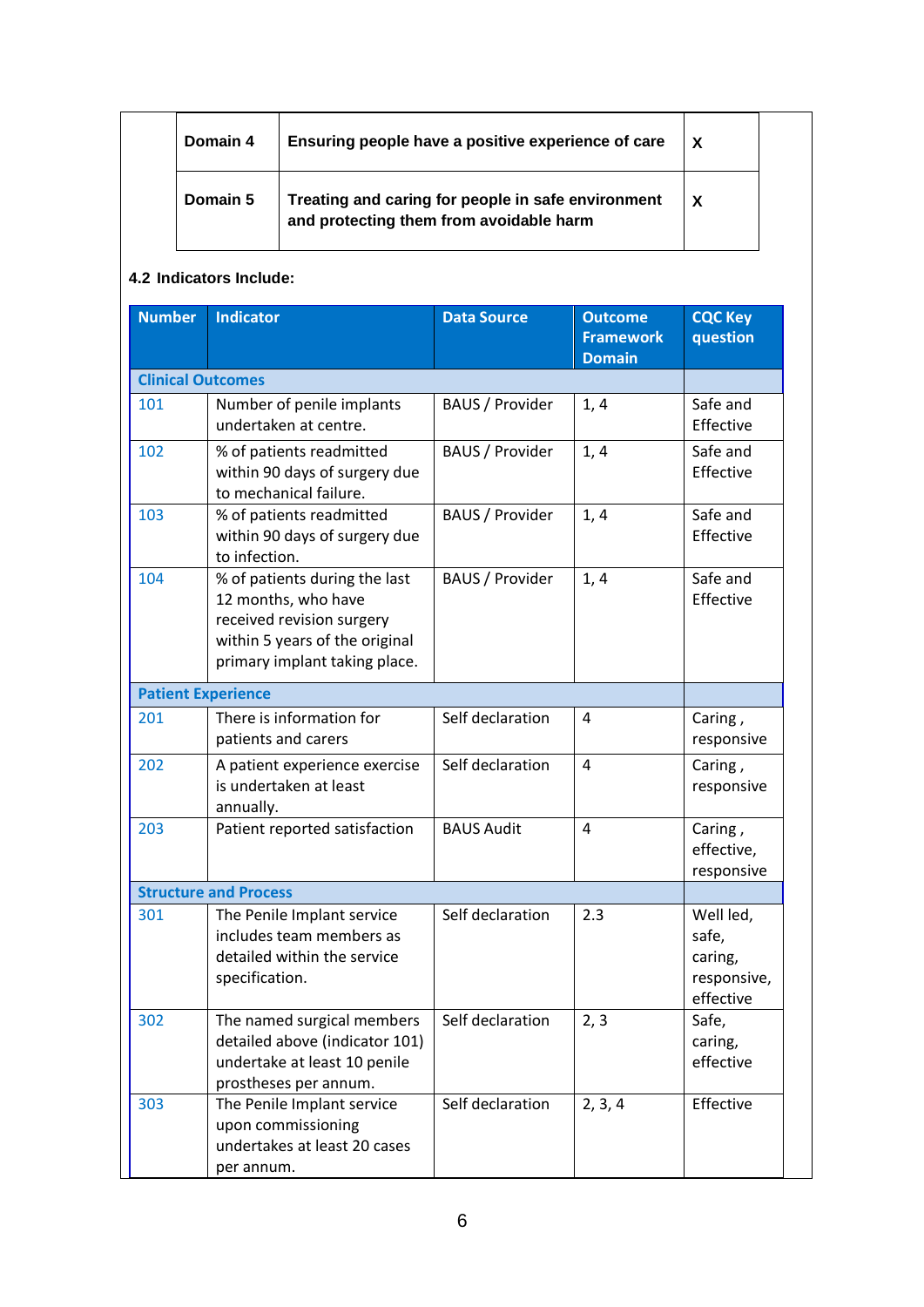| 304 | There are arrangements in<br>place whereby patients, when<br>required, are able to access<br>psychological support. | Self declaration | 2.3     | Well led,<br>safe,<br>caring,<br>responsive,<br>effective |
|-----|---------------------------------------------------------------------------------------------------------------------|------------------|---------|-----------------------------------------------------------|
| 305 | There are clinical guidelines in<br>place as detailed within the<br>service specification.                          | Self declaration | 2, 3, 4 | Safe,<br>Effective<br>and Well-<br>led                    |
| 306 | There are agreed patient<br>pathways in place                                                                       | Self declaration | 2, 4, 5 | Safe,<br>Effective<br>and Well-<br>led                    |
| 307 | The Penile Implant service<br>submits data to national<br>audits.                                                   | Self declaration | 2, 4, 5 | Safe,<br>effective,<br>Well-led                           |

**Detailed definitions of indicators, setting out how they will be measured, is included in schedule 6.** 

- **4.3 Commissioned providers are required to participate in annual quality assurance and collect and submit data to support the assessment of compliance with the service specification as set out in Schedule 4A-C**
- **4.4 Applicable CQUIN goals are set out in Schedule 4D**

### **5. Designated Providers (if applicable)**

**The designated providers for penile prosthesis surgery are as follows: [PROVIDER NAMES TO BE INSERTED]**

**6. Abbreviation and Acronyms Explained**

The following abbreviations and acronyms have been used in this document:

| <b>BAUS</b>  | The British Association of Urological Surgeons        |  |
|--------------|-------------------------------------------------------|--|
| <b>CCT</b>   | Certificate in Completion of Training                 |  |
| <b>CNS</b>   | <b>Clinical Nurse Specialist</b>                      |  |
| <b>GIRFT</b> | <b>Getting It Right First Time</b>                    |  |
| MDT          | <b>Multi-Disciplinary Team</b>                        |  |
| <b>NICE</b>  | The National Institute for Health and Care Excellence |  |
| <b>ONS</b>   | <b>Office for National Statistics</b>                 |  |

Date published: *<insert publication date>*